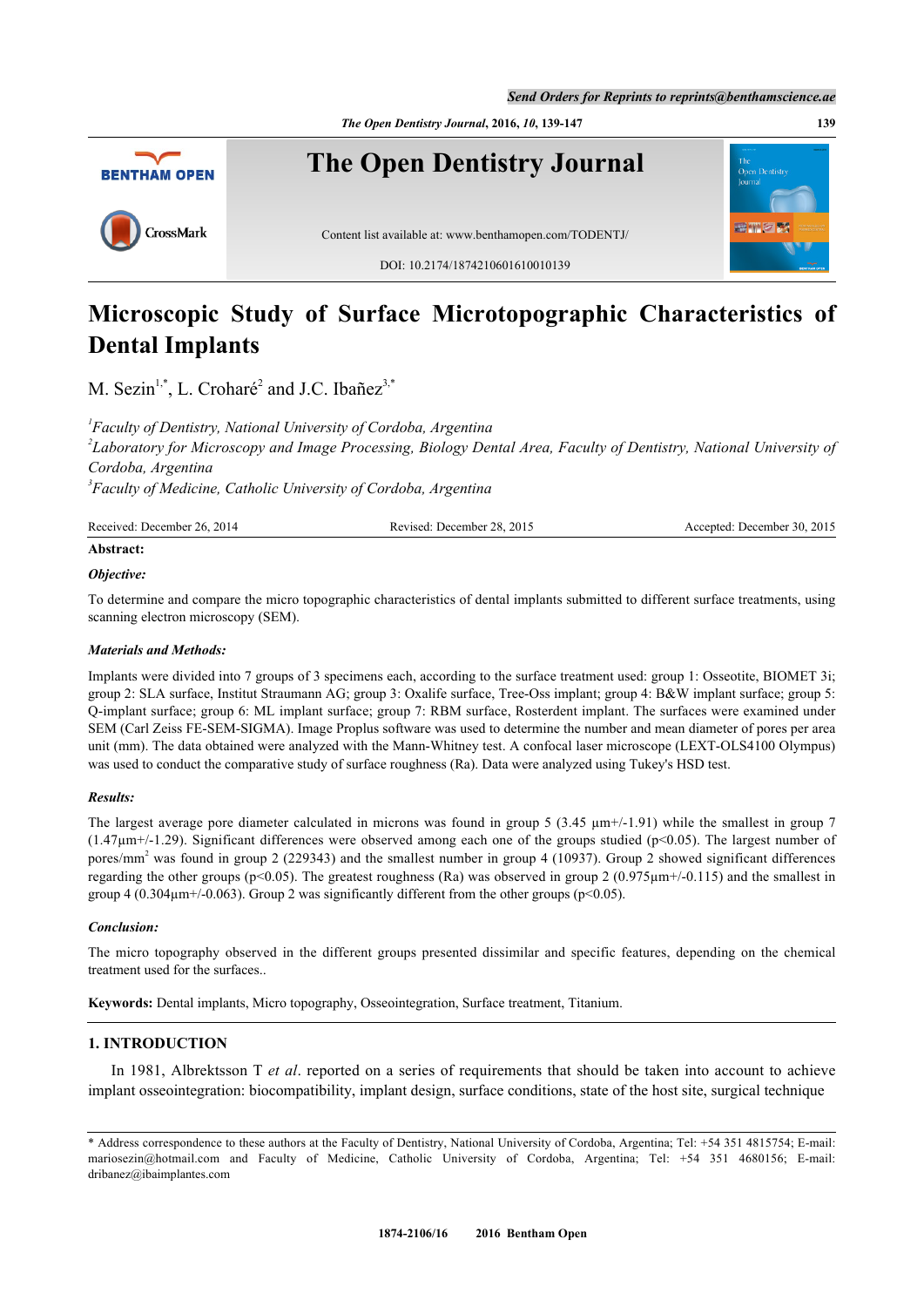applied, and loading conditions after placement [[1\]](#page-6-0). In addition, primary stability of the implant, implant surface, geometry of the butress/pillar junction, and pillar/implant connection contribute to guarantee the preservation and permanence of implant-supported esthetic restorations.

The surface is a decisive factor in order to achieve and keep implant osseointegration and esthetic results; therefore, it is of paramount importance to select an implant surface designed to favor osseointegration, to preserve the crest bone and to offer a good level of protection against the development of peri-implantitis [\[2](#page-6-1)].

The major advances in the field of implantology are directly related to topographic and chemical changes on the surfaces of titanium implants. The effect of surface modifications by various treatments and the response of tissues to reduce the time necessary for osseointegration, to increase the initial biomechanical anchorage and to favor bone formation are improvements achieved through microstructural changes on the implant surfaces. Surface topography plays an increasingly important role in the complex process of early healing as well as in the changes in surface chemistry, being the presence of layers of calcium phosphate which produce and favor contact osteogenesis process [\[3](#page-6-2)] an example of these variations.

The different microtextured topographies promote initial healing due to the possibility of keeping blood fibrin during the critical stage of osteogenic cells migration around the implant [[4\]](#page-6-3). Applying surface treatments to increase surface roughness of dental implants shows that implant osseointegration in the short and medium term is favored by a micro-roughened surface.

According to several experimental studies [[3,](#page-6-2) [5](#page-6-4) - [8](#page-6-5)] this improvement seems to be associated to the existence of microroughness of the implant surface, which favors cell adhesion and leads to a greater cell differentiation and greater osteoblast expression. This effect results in a rapid regeneration and in better quality of the osseous tissue. An implant with a complex surface microtopography is essential not only for the formation of contact osteogenesis but also for the adhesion of the bone matrix to the surface. These phenomena show the importance and influence that microtopography of the implant surface has on early healing and on the optimization of biological responses during the healing process.

Titanium is considered the material of choice to make dental implants. It has excellent resistance to corrosion and does not cause adverse hypersensitivity reactions, allergy or immune response. Its excellent biocompatibility is based on its mechanical properties mainly due to the spontaneous formation of a thin film of titanium oxide which provides natural protection against degradation attacks.

Topographic modification of titanium surfaces has been the object of investigation to improve osseointegration, so that it may directly affect cell adhesion, proliferation and differentiation produced during this process. Dental implants with various treatments on their surfaces are commercialized at present, but the literature shows contradictory results about the findings obtained. It is well known that topography, its roughness and chemical composition play a role in the long-term success of implant stability as well as in the reduction of healing time and prosthetic activation of implants.

Various surface treatments have been developed for dental implants. Osseotite surface from Biomet 3i implant is obtained with a double-acid etching as well as with a discrete calcium phosphate nanocrystalline deposition. Its topography includes 1-3 micro-roughness superimposed onto a slightly rough surface [[2\]](#page-6-1). SLA surface of Straumann implants is obtained by sandblasting in order to get a macrostructure. This process is followed by double- acid etching with sulphuric and hydrochloric acids to get micropores. Oxalife surface from Tree-Oss implants is obtained through three procedures: sandblasting, for macro roughness, acid etching for micro roughness, and thermal treatment for an increased layer of titanium oxide implant. B& W implants are submitted to double-acid etching, a mixture of nitric acid and hydrochloric acid, at temperature. Specific treatment for Q-implant surfaces is based on the projection of particles followed by selective acid etching. ML implant surface is obtained by sandblasting, a process which consists in the projection of particles at high speed, acid-etching, and the formation of a homogeneous oxide layer of considerable thickness. RBM surface (Resorbable Blast Media) of Rosterdent implants is modified with biocompatible materials, such as calcium phosphate ceramics.

Therefore, the reasons stated to promote implants with surface modifications are that they 1) offer greater bone/ implant mechanic stability immediately after placement due to their larger contact area; 2) provide a surface configuration that adequately retains the blood clot; and 3) encourage the bone healing process [[9\]](#page-7-0). The objective of this paper is to determine and compare the micro topographic characteristics of dental implants submitted to different surface treatments, by using a Scanning Electron Microscope (SEM) [\[10](#page-7-1) - [12\]](#page-7-2) .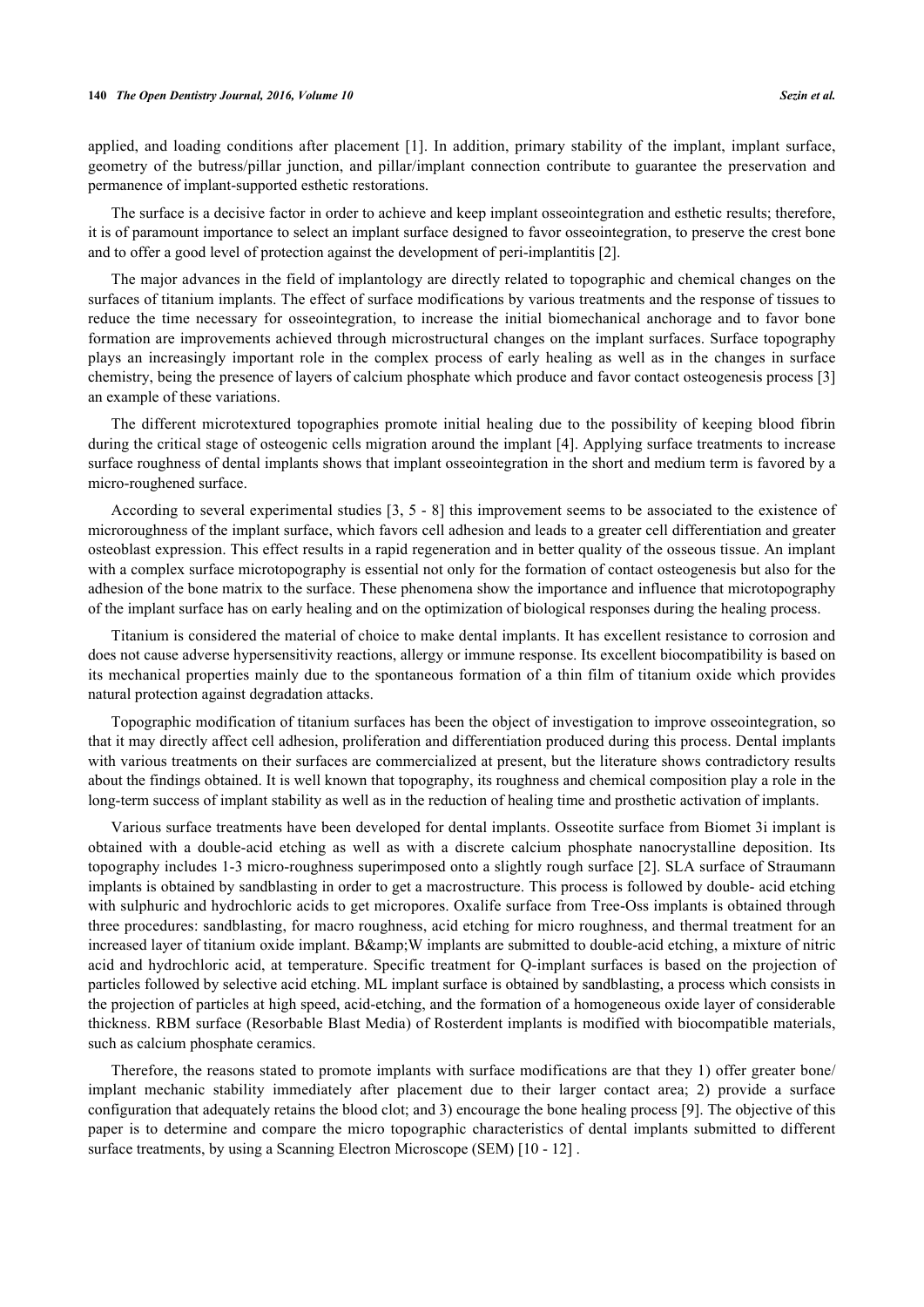# **2. MATERIALS AND METHODS**

Seven groups were considered according to their surface and structural characteristics: *group 1:* Osseotite implant, BIOMET 3i Implant Innovations, Palm Beach Gardens Fl, USA (n=3), *group 2:* Straumann implant SLA, Institut Straumann AG, Waldenburg, Switzerland (n=3), *group 3:* Tree-Oss implant, Buenos Aires, Argentina (n=3), *group 4:* B& W implant, CABA, Argentina (n=3), **group 5:** Q-implant, Buenos Aires, Argentina (n=3), **group 6:** ML implant, Buenos Aires, Argentina (n=3) and *group 7:* Rosterdent implant, Buenos Aires, Argentina (n=3). The implant surfaces in each group were visualized with SEM (FE-SEM SIGMA Carl Zeiss trademark) to determine the diameter of the pores. Observations were made in the Laboratory of Electron Microscopy and X-ray Analysis (LAMARX), located in the Instituto de Física Enrique Gaviola (IFEG-CONICET). The visualization of the surface was performed at three sections, coronal, middle and apical sections in each one of the implants of the corresponding groups. The samples were placed on carbon discs for fixation and then inside the microscope chamber under vacuum conditions. When a vacuum value in the order of  $5x10^{-5}$  $5x10^{-5}$  $5x10^{-5}$  mbar was reached, high voltage was turned on and the images observed (Fig. 1).

<span id="page-2-0"></span>

**Fig. (1).** Surface implants of seven experimental groups. **(A)** Osseotite surface from BIOMET 3i osseotite surface implants. The surface treated with double acid-etching showing two-level topography with the presence of well-defined pores of different diameters. **(B)** Straumann SLA implant surface. Porous structures with smaller pores inside (fractal geometry) are observed. The smaller pores have the same structural shape as the larger pores. **(C)** Tree-Oss implant surface. Pores of various sizes presenting a uniform, rounded shape and great density per surface unit are observed. **(D)** B&W Implant surface. Irregular particles of various sizes adhered to the surface are visualized. Large splinter-like particles and small rounded particles are observed. Measurements were made in the gaps found between the particles. **(E)** Q-implant surface showing squamous surfaces with facets parallel to each other. The interstices between the scales or lamellae are considered pores. **(F)** ML implant surface with concavities and porous formations with well-defined borders. **(G)** Rosterdent implant surface with pores localized in different scale-like strata.

To measure the diameter and number of pores, Image Pro-plus software was used; the pores were circumscribed to calculate the corresponding area, to obtain their average diameter and to quantify the number of pores per area unit. Pores presenting a diameter less than 1 µm were excluded and undetermined structures observed on the images of each group were discarded (Fig. **[2A](#page-3-0)**)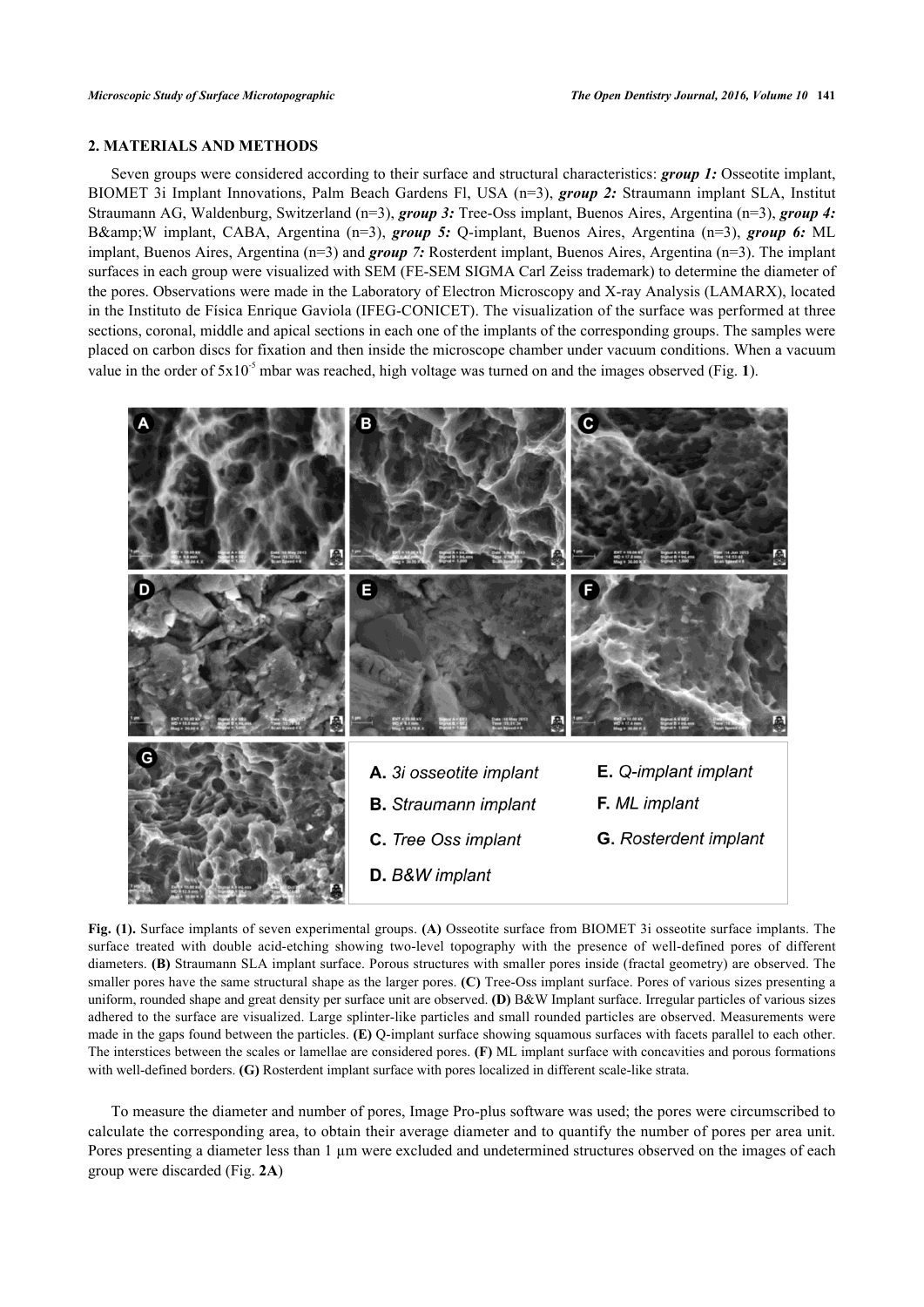#### **142** *The Open Dentistry Journal, 2016, Volume 10 Sezin et al.*

In order to do a comparative study of roughness, the arithmetic mean roughness measured in micrometers (Ra) was considered as a descriptive value, and a confocal laser microscope was used. This microscope has LEXT-OLS4100 Olympus software which allows for mapping on 12 points of each sample (Fig. **[2B](#page-3-0)**)

<span id="page-3-0"></span>

**Fig. (2). (A)** Microphotography of Osseotite surface of BIOMET 3i implant. Example of the application of Image Proplus software to measure the diameter and number of pores. **(B).** Microphotography of Straumann SLA implant surface. Example of the application of LEXT-OLS4100 Olympus software for comparative study of roughness.

### **Statistical Analaysis**

The data obtained on the diameter and number of pores were described by average values and interquartile ranges and/or standard deviation depending on the distribution of the sample data, and analyzed by Mann-Whitney test with SPSS 11.5 Windows program. The information on arithmetic mean roughness (Ra) thus obtained was submitted to the Tukey HSD Test.

# **3. RESULTS**

#### **Pore Diameter**

According to the dimension of the pores, groups 1, 3, and 7 presented the lowest values, with no significant differences between them  $(p>0.05)$ . When comparing group 4 and group 2, it was found that there were no significant differences between them (p=0.088). Group 5 had the largest pores, thus showing significant differences with the other groups. (p<0.05). Significant differences were found between groups 6 and 5 (p=0.024) (Table **[1](#page-3-1)**).

| Implant          | Mean | St. Dev. | <b>Median</b> | Min. | Max.  |
|------------------|------|----------|---------------|------|-------|
| <b>BIOMET 3i</b> | 1.81 | 0.61     | 1.74          | 0.94 | 3.65  |
| Straumann        | 2.52 | 1.11     | 2.28          | 1.02 | 6.70  |
| Tree-Oss         | .84  | 0.69     | 1.73          | 00.1 | 4.43  |
| Rosterdent       | 1.61 | 0.41     | 1.55          | 1.01 | 2.90  |
| B&W              | 2.43 | 1.50     | 2.03          | 1.01 | 10.35 |
| ML               | 3.01 | 1.67     | 2.53          | 1.01 | 8.71  |
| O-Implant        | 3.45 | 1.90     | 3.19          | 1.08 | 12.63 |

#### <span id="page-3-1"></span>**Table 1. Statistical comparison of pore diameters.**

### **Number of Pores**

The largest number of pores was found in group 2 (229343 pores/mm²), followed by group 7 (202362 pores/mm²), group 1 (167028 pores/mm²), group 3 (120741 pores/mm²), group 6 (42767 pores/mm²), group 5 (22843 pores/mm²) and group 4 (10937 pores/mm²). Fig. (**[3](#page-4-0)**) shows the data distribution for each group.

Group 2 showed significant differences in relation to the other groups ( $p<0.05$ ). No significant differences were found between Groups 1 and 7 ( $p=0.056$ ); however, there were significant differences when these groups were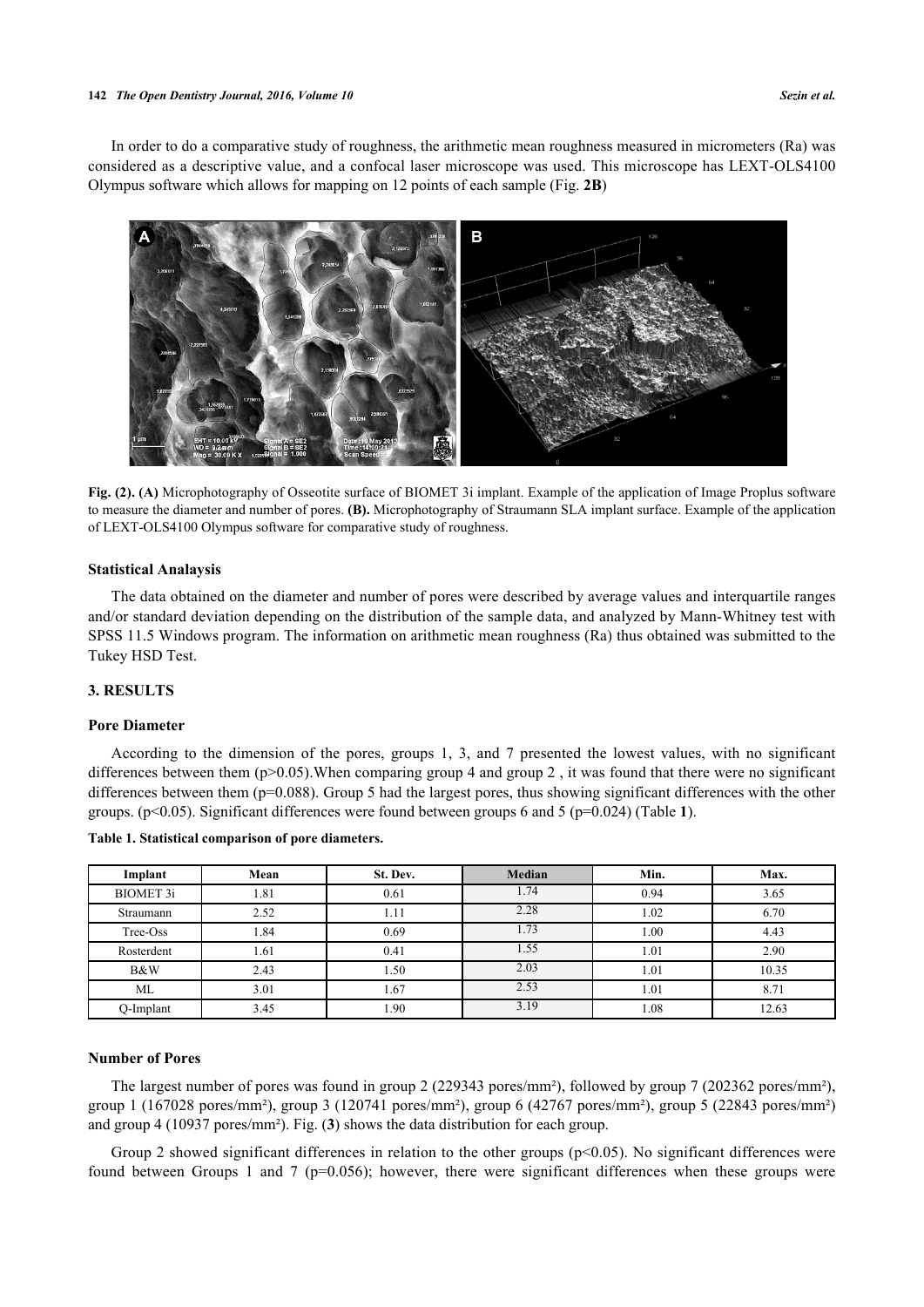<span id="page-4-0"></span>compared with the remaining groups (p<0.05). Groups 3, 6, 5, and 4 showed fewer pores/mm<sup>2</sup>, with significant differences between them and between the other groups analyzed  $(p<0.05)$ .



**Fig. (3).** Boxplot of values for number of pores according to trademarks studied.

#### **Arthimatic Mean Roughness (Ra)**

The greatest Roughness (Ra), measured in micrometers, was found in group 2 (0.975µm+/-0.115), followed by group 6,  $(0.475 \mu m + (-0.081))$ , group 3  $(0.379 \mu m + (-0.130))$ , group 7  $(0.331 \mu m + (-0.063))$ , group 1  $(0.334 + (-0.026))$ , group 5  $(0.316\mu m$ +/-0.036), and group 4 (0.316 $\mu$ m+/-0.036).

Group 2 was significantly different from all the other groups analyzed, its values being significantly greater  $(p<0.05)$ . Group 4, group 5, group 7, group 1, and group 3 did not have significant differences among them  $(p>0.05)$ . Group 3, and group 6 did not show significant differences between them  $(p>0.05)$ , but group 6 had significant differences regarding the rest of the groups with low Ra (p<0.05) (Fig. **[4](#page-4-1)**)

<span id="page-4-1"></span>

**Fig. (4).** Boxplot of roughness in the groups analyzed. Tukey's HSD Test showing the means for the groups in the homogeneous subsets.

#### **4. DISCUSSION**

One of the first strategies to improve osseointegration consisted in making the implant surface rougher. Since 1980's, implant manufacturers have developed various techniques to create roughness on the surfaces, such as titanium plasma spray or double acid-etching. The surface treated with double-acid etching presents a two-level topography consisting of 1-3µm peaks in height superimposed onto slightly rough surfaces [\[13](#page-7-3)].

In the early 1990's, Albrektsson T. *et al*. stated that a moderately roughened implant surface is favorable for implant integration to tissue. However, they reported problems with the methods used to identify an ideal topography on the surface [[14](#page-7-4)]. Various studies [\[15](#page-7-5), [16\]](#page-7-6) have demonstrated that a low value of surface roughness promotes the formation of fibers around the implant, creating a smaller area of bone-implant contact in comparison with surfaces presenting greater roughness. On the contrary, roughness having a Ra of a micrometer or more, such as double-etched implants, enhances bone adhesion to the implant surface, allows for better retention and contact of the bone cells to the implant, and presents greater homogeneity than etched surfaces [[17](#page-7-7)]. In this study, the average roughness values reached in Straumann and Biomet implants had a Ra of about 0.975µm and 0.334µm, in contrast with the values published by Orsini G *et al*. In addition, in the present work implant surfaces manufactured in Argentina were studied under the same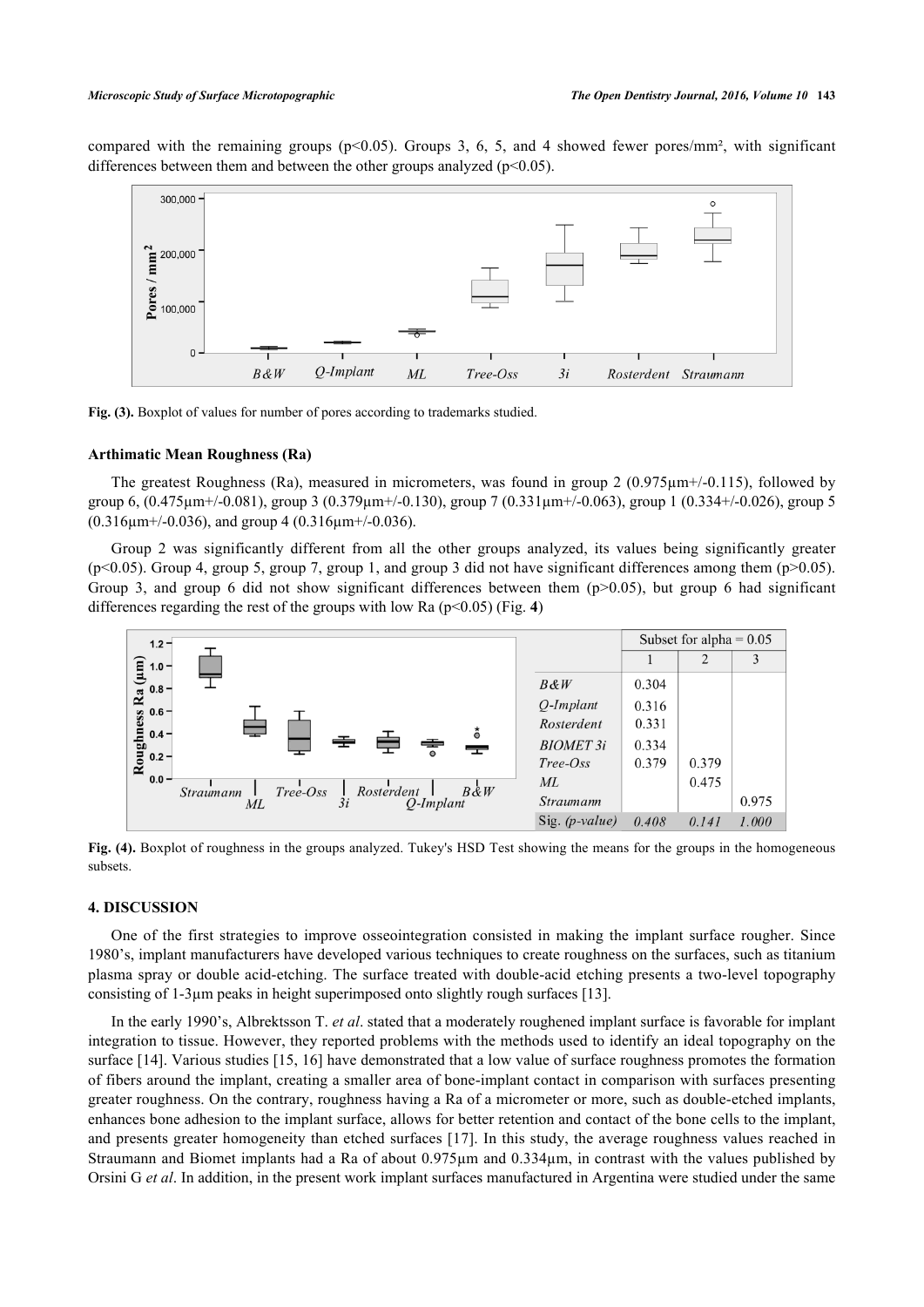conditions. The roughness values obtained were 0.475µm for ML implants, 0.379 for Tree-Oss implants, 0.331 for Rosterdent implants, 0.316 for Q-Implant implants and 0.304 for B&W implants.

In 1998, Wennerberg A. *et al*. published a study in which they compared machined surfaces and sandblasted surfaces. In the histological studies of sandblasted implant surfaces, the authors found a greater amount of contact bone when compared with machined implant surfaces [[18\]](#page-7-8). In another study, Wennerberg compared machined surfaces with sandblasted surfaces, their roughness varying between 1.16 microns and 1.94 microns. He obtained more bone in contact with the surface in the sandblasted implants [\[19](#page-7-9)]. Rodriguez Rius D. *et al*. concluded that in order to obtain high osseointegration values. The surface roughness of titanium implants may be enhanced with chemical attacks to the implant surface [\[20](#page-7-10)].

In studies in dogs, Abrahamsson I. *et al*. demonstrated that double-etched surface implants present more contact between the bone and the implant when compared with machined surfaces [\[21](#page-7-11)]. Topographic modifications on titanium implant surfaces has been the object of a large number of investigations with the purpose of enhancing osseointegration, acting directly on cell adhesion, proliferation and differentiation produced during this process. Dental implants with different surface treatments are currently marketed; however, the literature reports dissimilar results regarding findings. Topography, a group of features of the surface, its roughness and chemical composition has great incidence in the longterm success on the stability of the implant as well as on the reduction of healing time and prosthetic activation of the implants.

With regard to the moment of prosthetic loading of the implants and ultra microporous surfaces, studies published by Ibañez J. *et al*. showed a success rate of 99.42% with double-etched surface implants in protocols of immediate loading with full arch-fixed restorations[[22\]](#page-7-12). The same group published that surfaces improved with double-acid etching allow for opting between one- or two- stage surgical procedures, depending on each particular case, with similar results [[23\]](#page-7-13).

In a histomorphometric study of retrieved, clinically stable implants submitted to immediate loading, Romanos G. *et al*. stated that immediate occlusal loading may present a high level of bone-implant contact to ultramicroporous surfaces [\[24](#page-7-14)]. Likewise, Trisi P. *et al*. published histomorphological results in which they showed that there was enough bone in implants with double- acid-etched surfaces [\[25\]](#page-7-15). Salvi G. *et al*. published clinical results of implants with SLA surfaces loaded two weeks after surgery. They reported that activation of these implants did not jeopardize the healing process of osseointegration in the posterior mandible and concluded that microtopographic configurations of the implant surfaces are a major factor for determining the waiting time of prosthetic loading[[26](#page-7-16)]. Acceleration of osseointegration to the implant tissues is favored in ultramicroporous surfaces. Trisi P. *et al*. confirmed that ultramicroporous surfaces allow contact osteogenesis phenomena when compared with machined surfaces. Therefore, Osseotite surface seems to exert a positive effect upon the amount of bone close to the implant surface [[5\]](#page-6-4). In agreement with this idea, in an *in-vitro* study Park J. *et al*. investigated the influence of microrough surface on the early interactions of blood cells and concluded that double-acid etched surfaces may play an important role in the osteoconduction phases of the healing response[[4\]](#page-6-3). In an experimental study in dogs, Abrahamsson I. *et al* also evaluated different implant surfaces and cell responses during the healing processes, reabsortive, appositional events and the quantity of bone tissue formed. They also stated that double-acid etched surfaces presented more newly-formed bone tissue than machined surfaces [[6\]](#page-6-6). Likewise, by histological analysis, Lazzara R. *et al*. showed that the percentage values of bone to implant contact are greater in implants with ultramicroporous surface than in implants with machined surfaces [[7\]](#page-6-7). In addition, Veis A. *et al*. presented a study in which they histologically evaluated the percentage of bone to implant contact (BIC) between machined surfaces and double-acid etched surface (Ossseotite), and in autogenous bone graft. They found that the BIC percentage in the Osseotite surface was significantly higher than that in the machined surface. Furthermore, they concluded that the use of autogenous bone graft resulted in significantly higher percentage BIC values in the regenerated area than in the basal bone area itself, for both implant surfaces [[27\]](#page-7-17).

Zetterqvist L. *et al*. showed that double-acid etched implants neither affect the health mucosa negatively nor increase the risk of periimplantitis. They also stated that microporous surface at gingival tissue level is essential to maintain long-term soft tissue stability and esthetics results [\[28](#page-7-18)].

Juodzbalys L. *et al*. demonstrated that accurate selection of the acid and the sequence of the industrial processing play a major role in raw titanium preparation. They found that the surface was less microrough if submitted to singleacid etching with chloridric acid or with sulphuric acid. They obtained similar results in processed implants mixing chloridric acid and phosphoric acid; however, the double etching process using sulphuric acid and chloridric acid in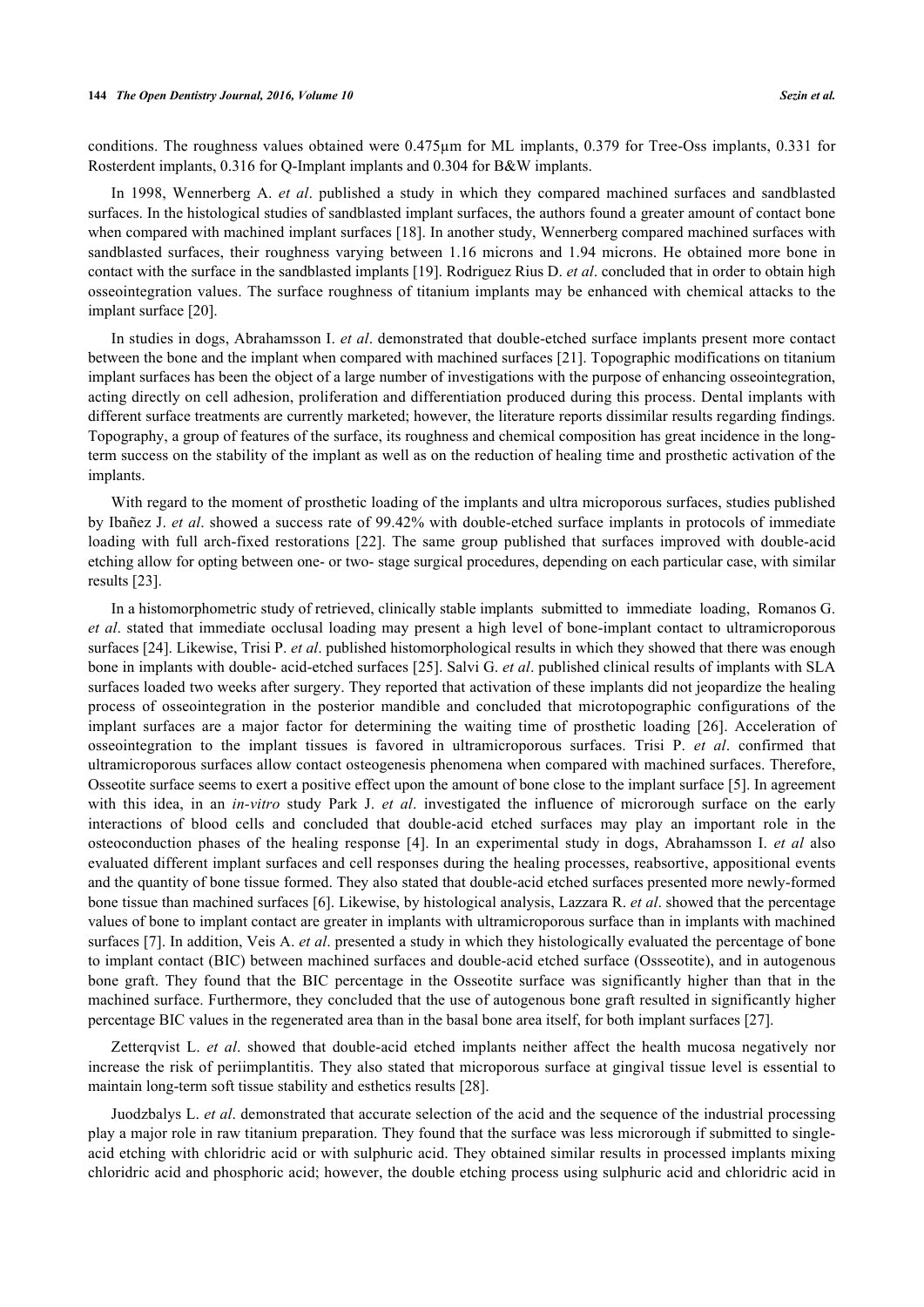sequence and in a definite time showed the best results. Said investigators obtained roughness values of 0.54 in the flanks of osseotite surfaces and of 1.23 in SLA surfaces, as compared with the values obtained in the present study which were 0.334um and 0.975 respectively [[29](#page-7-19)]. In addition, another modification in the surfaces refers to hydrophilic properties. Klein M. *et al*., showed their findings on SLA and active SLA, which confirmed that the combination of microroughness and high hydrophilicity clearly promotes potential osteogenic differentiation [[30\]](#page-8-0).

In the present study, surface microtopography determination was described by measuring the average diameter of pores in micrometers and the number of pores by mm² found in each one of the groups studied. The values and micrometric and submicrometric topographic features obtained from Osseotite surface, Biomet 3i implant and Straumann SLA implant surface are consistent with the literature consulted. It was not possible to conduct a comparative study on the number of pores due to the fact that no research works have been carried out using a methodology similar to the one described in the present work. The selection of an implant surface designed with various topographic levels and characteristics is of great importance in order to favor osseointegration, to preserve the crestal bone and reduce its loss, to offer a good level of protection against the development of per-implantitis and to allow the acceleration of prosthetic loading times.

# **CONCLUSION**

Surface micro topography in the different groups of dental implants studied exhibited dissimilar characteristics. Differences were found in all the groups when pore diameters were measured; Q implant showed the largest diameter and Rosterdent the smallest pore diameter. Concerning the number of pores, 3i, Straumann and Rosterdent implants presented the greatest number. With regard to mean roughness, Straumann and ML implants showed the greatest values. Superficial micro topography is one of the factors with influence in the achievement of adequate osseointegration. Its detailed knowledge is essential to implants´ selection, thus obtaining predictable results. Subsequent studies on experimental animal models will be required for further appraisal of biological behavior in response to different implant surfaces and bone tissue.

# **CONFLICT OF INTEREST**

The authors confirm that this article content has no conflict of interest.

# **ACKNOWLEDGEMENTS**

Declared none.

# **REFERENCES**

- <span id="page-6-0"></span>[1] Albrektsson T, Brånemark PI, Hansson HA, Lindström J. Osseointegrated titanium implants. Requirements for ensuring a long-lasting, direct bone-to-implant anchorage in man. Acta Orthop Scand 1981; 52(2): 155-70. [\[http://dx.doi.org/10.3109/17453678108991776\]](http://dx.doi.org/10.3109/17453678108991776) [PMID: [7246093](http://www.ncbi.nlm.nih.gov/pubmed/7246093)]
- <span id="page-6-1"></span>[2] Lazzara R. Dental implant system design and potential impact on the establishment and sustainability of aesthetics J Impl Reconstruct Dent Edit 2012; 19: 117-29. Available from: [http://www.biomet3i.com/Resource%20Center/Clinical%20Information/JIRD%20Editorial](http://www.biomet3i.com/Resource%20Center/Clinical%20Information/JIRD%20Editorial%20Implants%20System%20Design%20and%20Its%20Potential%20Impact%20on%20the%20Establishment%20and%20Sustainability%20of%20Aesthetics_ART1185.pdf) [%20Implants%20System%20Design%20and%20Its%20Potential%20Impact%20on%20the%20Establishment%20and%20Sustainability%20](http://www.biomet3i.com/Resource%20Center/Clinical%20Information/JIRD%20Editorial%20Implants%20System%20Design%20and%20Its%20Potential%20Impact%20on%20the%20Establishment%20and%20Sustainability%20of%20Aesthetics_ART1185.pdf) [of%20Aesthetics\\_ART1185.pdf](http://www.biomet3i.com/Resource%20Center/Clinical%20Information/JIRD%20Editorial%20Implants%20System%20Design%20and%20Its%20Potential%20Impact%20on%20the%20Establishment%20and%20Sustainability%20of%20Aesthetics_ART1185.pdf)
- <span id="page-6-2"></span>[3] Davies JE. Understanding peri-implant endosseous healing. J Dent Educ 2003; 67(8): 932-49. [PMID: [12959168\]](http://www.ncbi.nlm.nih.gov/pubmed/12959168)
- <span id="page-6-3"></span>[4] Park JY, Davies JE. Red blood cell and platelet interactions with titanium implant surfaces. Clin Oral Implants Res 2000; 11(6): 530-9. [\[http://dx.doi.org/10.1034/j.1600-0501.2000.011006530.x\]](http://dx.doi.org/10.1034/j.1600-0501.2000.011006530.x) [PMID: [11168246](http://www.ncbi.nlm.nih.gov/pubmed/11168246)]
- <span id="page-6-4"></span>[5] Trisi P, Lazzara R, Rao W, Rebaudi A. Bone-implant contact and bone quality: evaluation of expected and actual bone contact on machined and osseotite implant surfaces. Int J Periodontics Restorative Dent 2002; 22(6): 535-45. [PMID: [12516825\]](http://www.ncbi.nlm.nih.gov/pubmed/12516825)
- <span id="page-6-6"></span>[6] Abrahamsson I, Berglundh T, Linder E, Lang NP, Lindhe J. Early bone formation adjacent to rough and turned endosseous implant surfaces. An experimental study in the dog. Clin Oral Implants Res 2004; 15(4): 381-92. [\[http://dx.doi.org/10.1111/j.1600-0501.2004.01082.x\]](http://dx.doi.org/10.1111/j.1600-0501.2004.01082.x) [PMID: [15248872](http://www.ncbi.nlm.nih.gov/pubmed/15248872)]
- <span id="page-6-7"></span>[7] Lazzara RJ, Testori T, Trisi P, Porter SS, Weinstein RL. A human histologic analysis of osseotite and machined surfaces using implants with 2 opposing surfaces. Int J Periodontics Restorative Dent 1999; 19(2): 117-29. [PMID: [10635177\]](http://www.ncbi.nlm.nih.gov/pubmed/10635177)
- <span id="page-6-5"></span>[8] Buser D, Schenk RK, Steinemann S, Fiorellini JP, Fox CH, Stich H. Influence of surface characteristics on bone integration of titanium implants. A histomorphometric study in miniature pigs. J Biomed Mater Res 1991; 25(7): 889-902.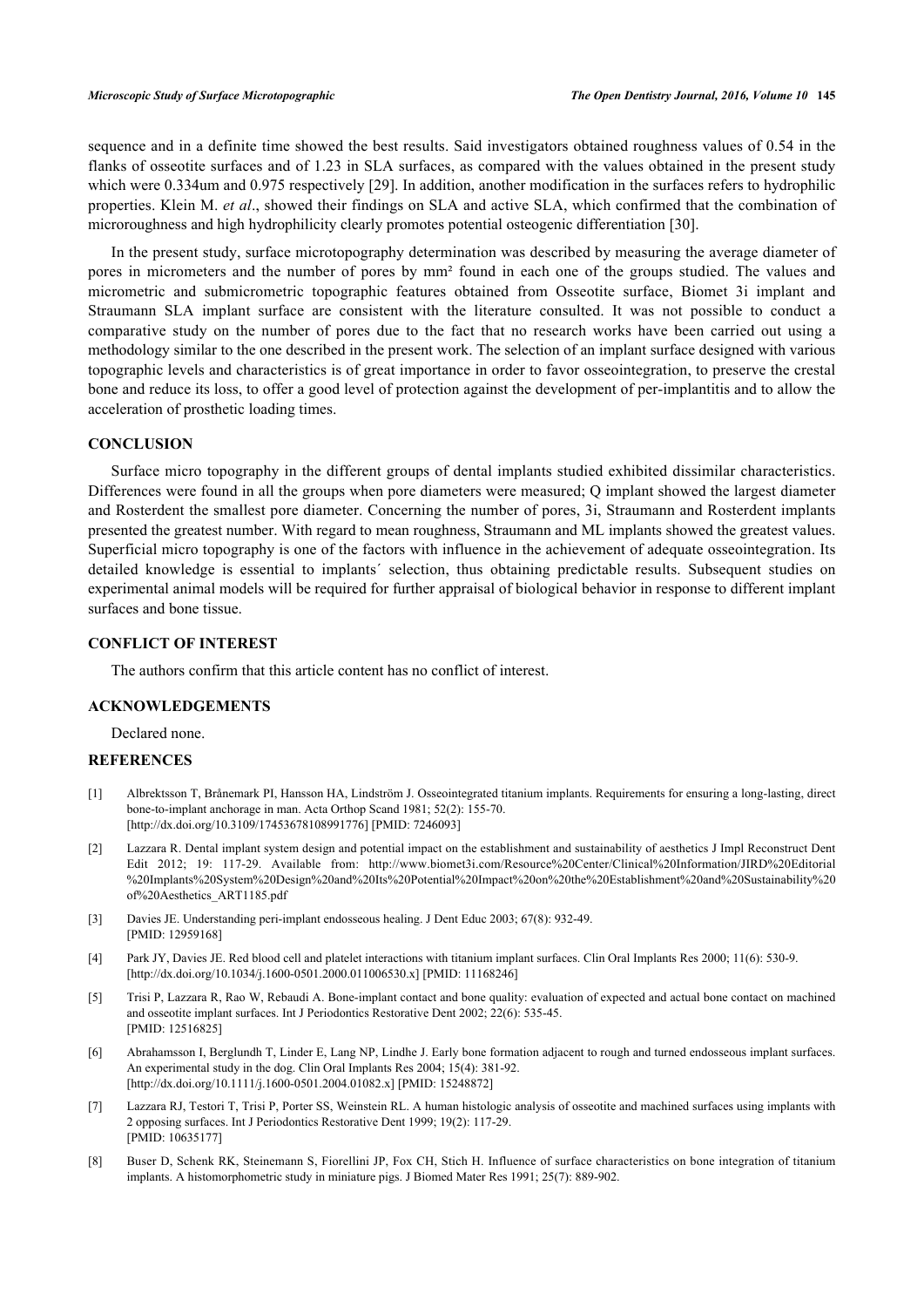[\[http://dx.doi.org/10.1002/jbm.820250708](http://dx.doi.org/10.1002/jbm.820250708)] [PMID: [1918105\]](http://www.ncbi.nlm.nih.gov/pubmed/1918105)

- <span id="page-7-0"></span>[9] Wennerberg A, Albrektsson T, Lindhe J. Surface topography of titanium implants. In: Lindhe J, Ed. Clinical Periodontology and Dental Implantology. Buenos Aires: Panamericana Publishing 2005; pp. 858-65.
- <span id="page-7-1"></span>[10] Goldstein J, Newbury D, Echlin P, *et al.* Electron Microscopy and X-Ray Microanalysis. 2<sup>nd</sup> ed. New York, London: Scanning Plenum Press 1992.

[\[http://dx.doi.org/10.1007/978-1-4613-0491-3](http://dx.doi.org/10.1007/978-1-4613-0491-3)]

- [11] Joy D, Romig A Jr, Goldstein J. Principles of Analytical Electron Microscopy. New York, London: Plenum Press 1989.
- <span id="page-7-2"></span>[12] Reimer L. Scanning Electron Microscopy–Physics and Image formation and microanalysis. Springer Series in Optical Sciences. Springer-Verlag Berlin Heidelberg 1985.
- <span id="page-7-3"></span>[13] Svanborg LM, Andersson M, Wennerberg A. Surface characterization of commercial oral implants on the nanometer level. J Biomed Mater Res B Appl Biomater 2010; 92(2): 462-9. [PMID: [19957360\]](http://www.ncbi.nlm.nih.gov/pubmed/19957360)
- <span id="page-7-4"></span>[14] Albrektsson T, Zarb GA. Current interpretations of the osseointegrated response: clinical significance. Int J Prosthodont 1993; 6(2): 95-105. [PMID: [8329101\]](http://www.ncbi.nlm.nih.gov/pubmed/8329101)
- <span id="page-7-5"></span>[15] Buser D, Schenk RK, Steinemann S, Fiorellini JP, Fox CH, Stich H. Influence of surface characteristics on bone integration of titanium implants. A histomorphometric study in miniature pigs. J Biomed Mater Res 1991; 25(7): 889-902. [\[http://dx.doi.org/10.1002/jbm.820250708](http://dx.doi.org/10.1002/jbm.820250708)] [PMID: [1918105\]](http://www.ncbi.nlm.nih.gov/pubmed/1918105)
- <span id="page-7-6"></span>[16] Wennerberg A, Albrektsson T, Andersson B, Krol JJ. A histomorphometric and removal torque study of screw-shaped titanium implants with three different surface topographies. Clin Oral Implants Res 1995; 6(1): 24-30. [\[http://dx.doi.org/10.1034/j.1600-0501.1995.060103.x\]](http://dx.doi.org/10.1034/j.1600-0501.1995.060103.x) [PMID: [7669864](http://www.ncbi.nlm.nih.gov/pubmed/7669864)]
- <span id="page-7-7"></span>[17] Orsini G, Assenza B, Scarano A, Piattelli M, Piattelli A. Surface analysis of machined *versus* sandblasted and acid-etched titanium implants. Int J Oral Maxillofac Implants 2000; 15(6): 779-84. [PMID: [11151575\]](http://www.ncbi.nlm.nih.gov/pubmed/11151575)
- <span id="page-7-8"></span>[18] Wennerberg A, Hallgren C, Johansson C, Danelli S. A histomorphometric evaluation of screw-shaped implants each prepared with two surface roughnesses. Clin Oral Implants Res 1998; 9(1): 11-9. [\[http://dx.doi.org/10.1034/j.1600-0501.1998.090102.x\]](http://dx.doi.org/10.1034/j.1600-0501.1998.090102.x) [PMID: [9590940](http://www.ncbi.nlm.nih.gov/pubmed/9590940)]
- <span id="page-7-9"></span>[19] Wennerberg A, Ektessabi A, Albrektsson T, Johansson C, Andersson B. A 1-year follow-up of implants of differing surface roughness placed in rabbit bone. Int J Oral Maxillofac Implants 1997; 12(4): 486-94. [PMID: [9274077\]](http://www.ncbi.nlm.nih.gov/pubmed/9274077)
- <span id="page-7-10"></span>[20] Rodríguez Rius D, García Saban J. Caracterización físico-química de la superficie de 9 implantes dentales con 3 distintos tratamientos de superficie. Med Oral Patol Oral Cir Bucal 2005; 10: 58-65.
- <span id="page-7-11"></span>[21] Abrahamsson I, Zitzmann NU, Berglundh T, Wennerberg A, Lindhe J. Bone and soft tissue integration to titanium implants with different surface topography: an experimental study in the dog. Int J Oral Maxillofac Implants 2001; 16(3): 323-32. [PMID: [11432652\]](http://www.ncbi.nlm.nih.gov/pubmed/11432652)
- <span id="page-7-12"></span>[22] Ibañez JC, Tahhan MJ, Zamar JA, *et al.* Immediate occlusal loading of double acid-etched surface titanium implants in 41 consecutive fullarch cases in the mandible and maxilla: 6- to 74-month results. J Periodontol 2005; 76(11): 1972-81. [\[http://dx.doi.org/10.1902/jop.2005.76.11.1972](http://dx.doi.org/10.1902/jop.2005.76.11.1972)] [PMID: [16274318\]](http://www.ncbi.nlm.nih.gov/pubmed/16274318)
- <span id="page-7-13"></span>[23] Ibañez JC, Tahhan MJ, Zamar JA. Performance of double acid-etched surface external hex titanium implants in relation to one- and two-stage surgical procedures. J Periodontol 2003; 74(11): 1575-81. [\[http://dx.doi.org/10.1902/jop.2003.74.11.1575](http://dx.doi.org/10.1902/jop.2003.74.11.1575)] [PMID: [14682653\]](http://www.ncbi.nlm.nih.gov/pubmed/14682653)
- <span id="page-7-14"></span>[24] Romanos GE, Testori T, Degidi M, Piattelli A. Histologic and histomorphometric findings from retrieved, immediately occlusally loaded implants in humans. J Periodontol 2005; 76(11): 1823-32. [\[http://dx.doi.org/10.1902/jop.2005.76.11.1823](http://dx.doi.org/10.1902/jop.2005.76.11.1823)] [PMID: [16274300\]](http://www.ncbi.nlm.nih.gov/pubmed/16274300)
- <span id="page-7-15"></span>[25] Trisi P, Lazzara R, Rebaudi A, Rao W, Testori T, Porter SS. Bone-implant contact on machined and dual acid-etched surfaces after 2 months of healing in the human maxilla. J Periodontol 2003; 74(7): 945-56. [\[http://dx.doi.org/10.1902/jop.2003.74.7.945](http://dx.doi.org/10.1902/jop.2003.74.7.945)] [PMID: [12931756\]](http://www.ncbi.nlm.nih.gov/pubmed/12931756)
- <span id="page-7-16"></span>[26] Salvi GE, Gallini G, Lang NP. Early loading (2 or 6 weeks) of sandblasted and acid-etched (SLA) ITI implants in the posterior mandible. A 1 year randomized controlled clinical trial. Clin Oral Implants Res 2004; 15(2): 142-9. [\[http://dx.doi.org/10.1111/j.1600-0501.2004.01014.x\]](http://dx.doi.org/10.1111/j.1600-0501.2004.01014.x) [PMID: [15008926](http://www.ncbi.nlm.nih.gov/pubmed/15008926)]
- <span id="page-7-17"></span>[27] Veis A, Trisi P, Tsirlis A, *et al.* Osseointegration of Osseotite and machined-surfaced titanium in autogenous bone graft: a histologic and histometric study in dogs. Clin Oral Implants Res 2004; 15: 54-61. [\[http://dx.doi.org/10.1111/j.1600-0501.2004.01004.x\]](http://dx.doi.org/10.1111/j.1600-0501.2004.01004.x) [PMID: [14731177](http://www.ncbi.nlm.nih.gov/pubmed/14731177)]
- <span id="page-7-18"></span>[28] Zetterqvist L, Feldman S, Rotter B, *et al.* A prospective, multicenter, randomized-controlled 5-year study of hybrid and fully etched implants for the incidence of peri-implantitis. J Periodontol 2010; 81(4): 493-501. [\[http://dx.doi.org/10.1902/jop.2009.090492](http://dx.doi.org/10.1902/jop.2009.090492)] [PMID: [20367092\]](http://www.ncbi.nlm.nih.gov/pubmed/20367092)
- <span id="page-7-19"></span>[29] Juodzbalys G, Sapragoniene M, Wennerberg A. New Acid Etched Titanium Dental Implant Surface. Stomatologija. Baltic Dental Maxillofac J 2003; 5: 101-5.